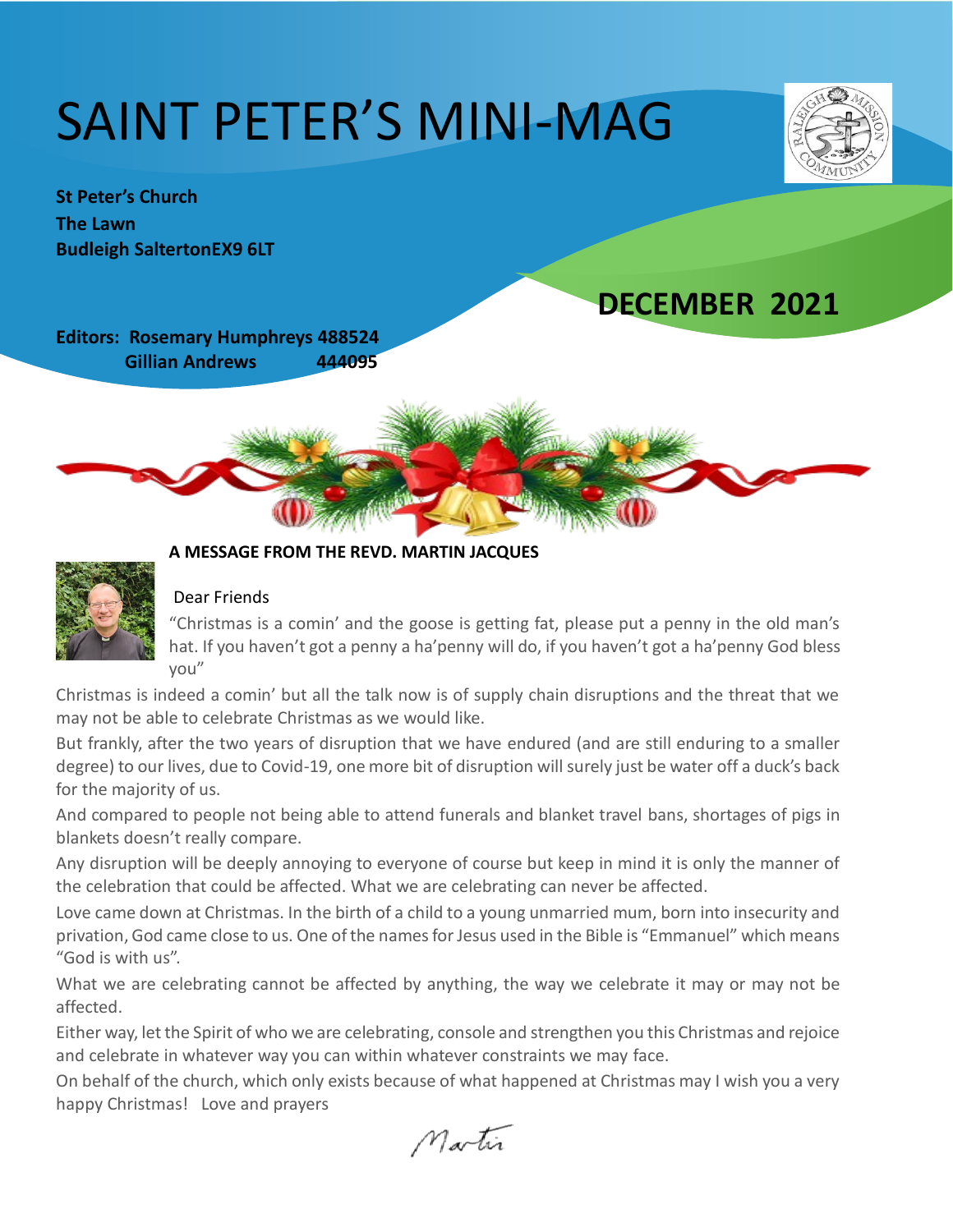

In 2019 I wrote a short item about VCS, a small group of forces veterans that gather every Friday afternoon in the Peter Hall. This is a very informal meeting over a cup of tea which offers friendship and support to military veterans, their families and supporters, many of whom have physical and mental health concerns. During the extended COVID lockdown with long periods of isolation there was a real concern for the welfare and well-being of our group, many of whom live alone. The joy

earlier in the summer when meetings were once again permitted was palpable, but it was quite remarkable how the peer-to-peer companionship was maintained throughout those lonely months. The loving and caring bond between group members left no one without contact of some sort and helped many through dark times. We try to celebrate when we can and are certainly looking forward to Christmas lunch together this year. If you want to know more or would like to join the group, please contact [mrrevell@btinternet.com](mailto:mrrevell@btinternet.com). *Margaret Revell*

#### **NEWS from the FOOD BANK**

The Foodbank has been working along with other local agencies and Exmouth Town Council to support twelve Afghan refugee families temporarily staying in the area. We were able to provide nappies, baby products and toiletries. All of these things were very gratefully received and we thank everyone who specifically donated items for these families. We still need: long life milk and fruit juice, bottled fruit squash, jars of pasta sauce, tinned vegetables, tomatoes, rice pudding and fruit, packet custard and instant potato mash, noodles, rice, packet pasta in sauce. We are also short of cleaning products. So now we look to the future and to how things will pan out. As we approach Christmas, as we plan and prepare for our festivities, as we shop and write our Christmas cards, please let us never forget those who may not have food, warmth or even a home. If you are able to donate Christmas goodies they would be most appreciated, also anything that could be given as a gift, as many people will not be able to afford to buy presents for their loved ones.

**Our collection box for Christmas treats will be in church until Sunday 5 December.**

#### **CHRISTINGLE**



This service will be held as usual on Christmas Eve at 5pm. The Archdeacon, Ven Andrew Beane, will be conducting ours. I believe he has done this many times. The actual Christingles will be made up at 10am in the Peter Hall on Christmas Eve. Can you help us, please? Grandchildren are welcome to do this too. Sticking sweets onto sticks can be good fun! Many hands make light work. Contact Sally 446304

#### **NOVEMBER 100 CLUB**

Results for the November draw are: £5 Andy Ellett, £10 Jackie Clemo, £20 Tony Gray. BIG draw next time!

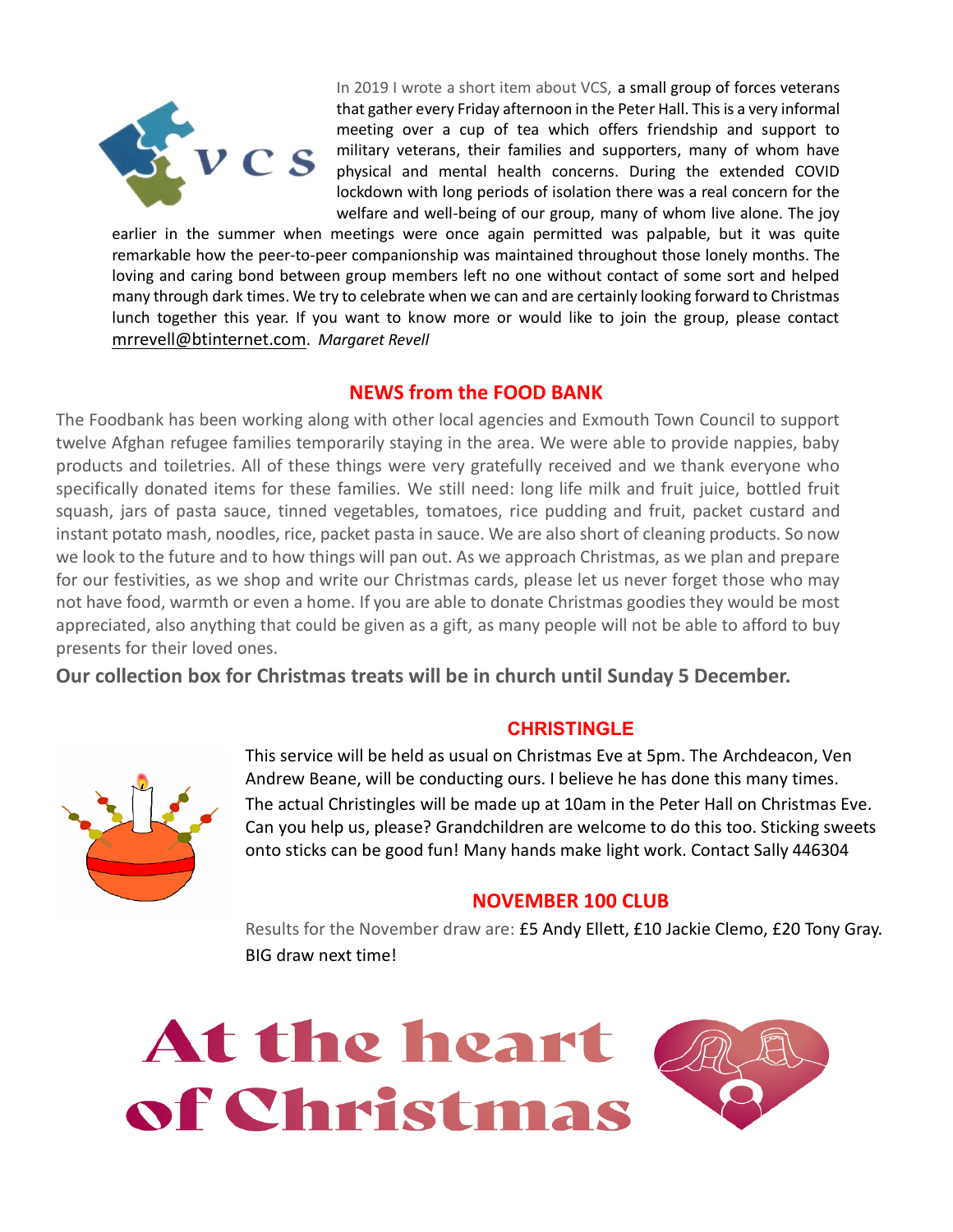#### **THE CHURCH MOUSE IS BACK!**

**Hello everyone**. I am still around in St. Peter's and when tidying some papers recently I came across an article about Christmas flora which I thought I would pass on to you. Take care and Merry Christmas.



CHRISTMAS ROSES (Helleborus niger) A little Jewish girl who lived in Bethlehem had heard about the special Baby lying in a stable and wanted to see him. She found the stable stood against the stable door and saw the lovely gifts that had been laid at the feet of the baby. She longed to give him something but she was poor and had nothing to give. She then thought as she loved flowers maybe the Baby would too. She searched the fields but

could not find even one. At last being tired and sad she went back to the stable and peeped through the door before she went home. Suddenly as she was moving softly forward a cluster of beautiful white flowers was growing on the path in front of her. She was sure they came from God and she gathered the flowers with eager fingers and ran joyfully into the stable to give them to the King. The legend says these white flowers which blossom at Christmas time are called Christmas Roses. It became a sacred plant and used as protection against the plague.



POINSETTIA The Flower of the Holy Night after a legend that tells of a peasant girl who, on Christmas Eve wanted to go to Midnight Mass with a gift for Jesus. She had nothing to give but angels appeared to her and told her to pick some weeds and take them into the church. As she went in everyone laughed at her. Suddenly the top leaves on every stem burst into a flame of scarlet. The people fell to their knees and the little peasant girl marched proudly

forward to make her offering at the crib.



MISTLETOE The story is told that originally there were huge mistletoe trees from one of which Christ's cross was fashioned. After the crucifixion, all the other mistletoe trees shrank with shame and had to live out their lives as tiny parasites growing on other trees. Therefore to bring a sprig of mistletoe into our houses at Christmas we are, in effect, putting up a symbolic crucifix in honour of Jesus Christ.

HOLLY It has been a favourite decorative shrub for centuries for the simple reason it remains green even in the dead of winter. Long ago this quality made it a pagan symbol of immortality. Its conversion for use as a Christian symbol was easily done. The sharp pointed leaves became the crown of thorns Christ wore at his crucifixion and the red berries represented the drops of blood on the head of Christ where the thorns had pierced the flesh.



THE GLASTONBURY THORN After the crucifixion Joseph of Arimathea left Palestine and came to England. He and his followers walked inland to Glastonbury where Joseph stuck his staff in the ground. Immediately it took root and blossomed. Cuttings were taken from the old tree before it died and many of the trees still grow in the

churchyard at Glastonbury. The thorn blooms twice a year, in May and at Christmas. A spray of blossom decorates the Queen's Christmas dinner table.



CHRISTMAS CACTUS A Jesuit missionary known as Father Jose was trying to convert Bolivian natives. However, in spite of his good works and attempts to pass on the Word, he was met with failure. The native people

appreciated his help but did not believe in the Christmas story he tried to convey. As he was praying at his crude altar on Christmas Eve, he heard his congregants singing a hymn he had taught them. When he looked up, the children of the village were heading his way bearing plant stems decorated with beautiful flowers. These were the arms of a cacti, which they gave to him to decorate the altar. Whether the story is true or not, it is illustrative and a sweet tale nonetheless.



Recently I had to wait while a crocodile of very animated but orderly St Peter's pupils crossed the Lawn from the church and went along the pathway next to the practice. I chatted to the teacher who was bringing up the rear, who explained that the children had been on a walk around the town, which they would have to write about later. They had ended up in the church where they had been absolutely delighted to be offered drinks and biscuits! They had visited us on a Friday morning – thank you Rendezvous! RH